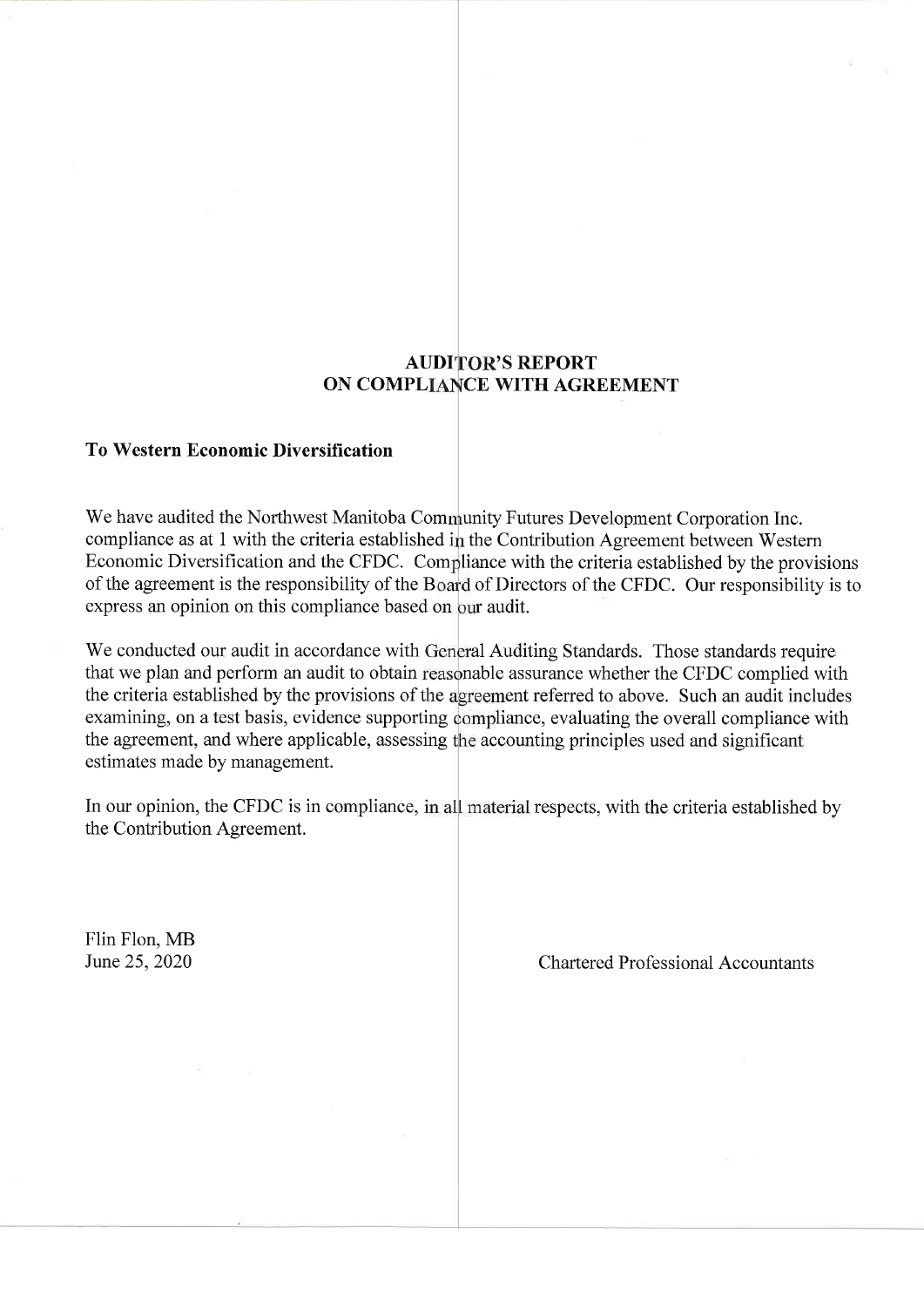# NORTHWEST MANITOBA COMMUNITY FUTURES

 $\pi^{\Sigma}$ 

 $\gamma_{\rm sc}$   $t$ 

DEVELOPMENT CORPORATION **FINANCIAL STATEMENTS** YEAR ENDED MARCH 31, 2020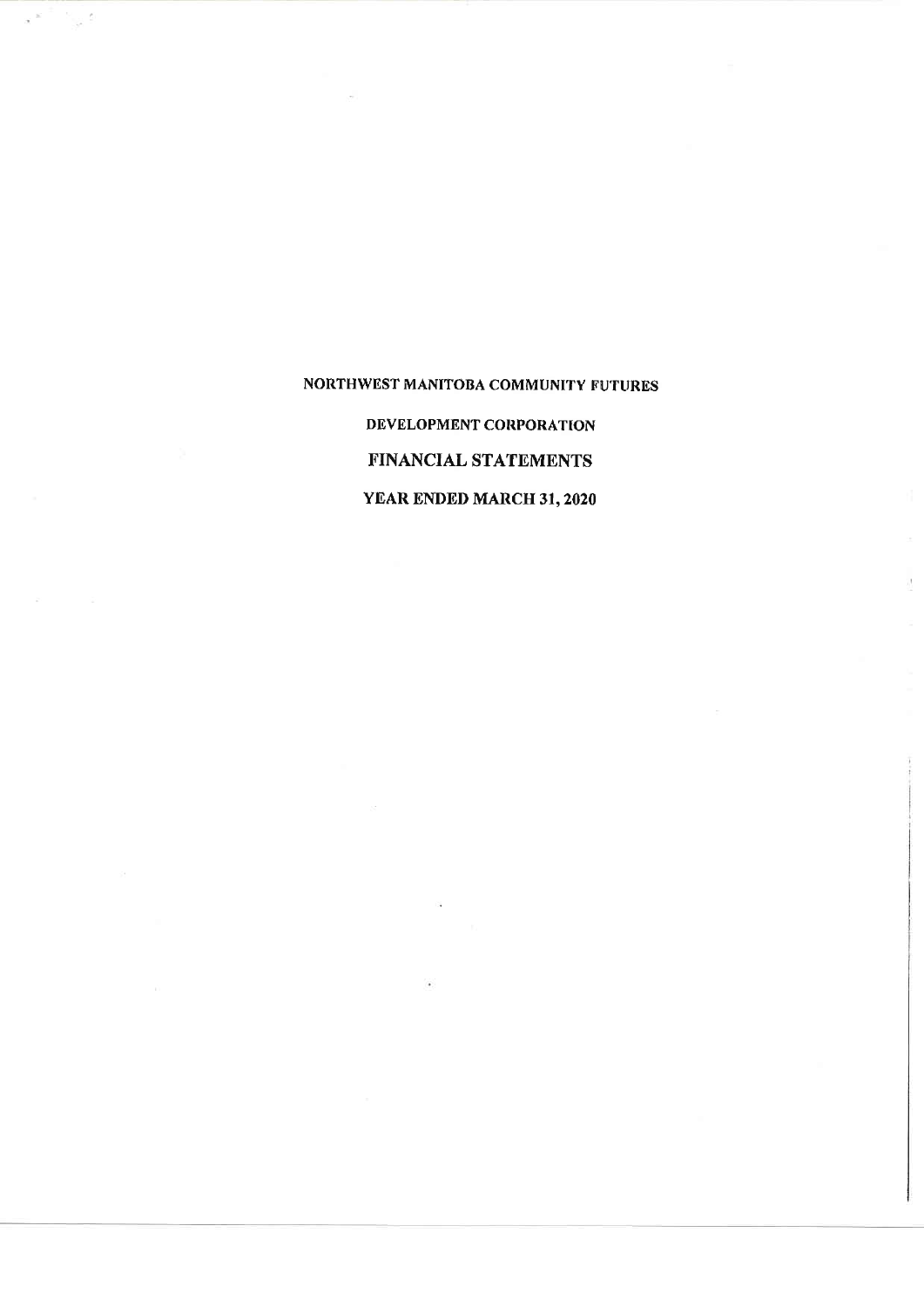#### YEAR ENDED MARCH 31, 2020

#### **CONTENTS**

Page

#### **AUDITOR'S REPORT**

 $\epsilon^{-1}$ 

 $\sim$   $^{\circ}$ 

#### **FINANCIAL STATEMENTS**

| <b>Statement of Financial Position</b> | $\overline{2}$ |
|----------------------------------------|----------------|
| <b>Statement of Operations</b>         | 3              |
| Statement of Changes in Net Assets     |                |
| <b>Statement of Cash Flow</b>          |                |
| Notes to Financial Statements          |                |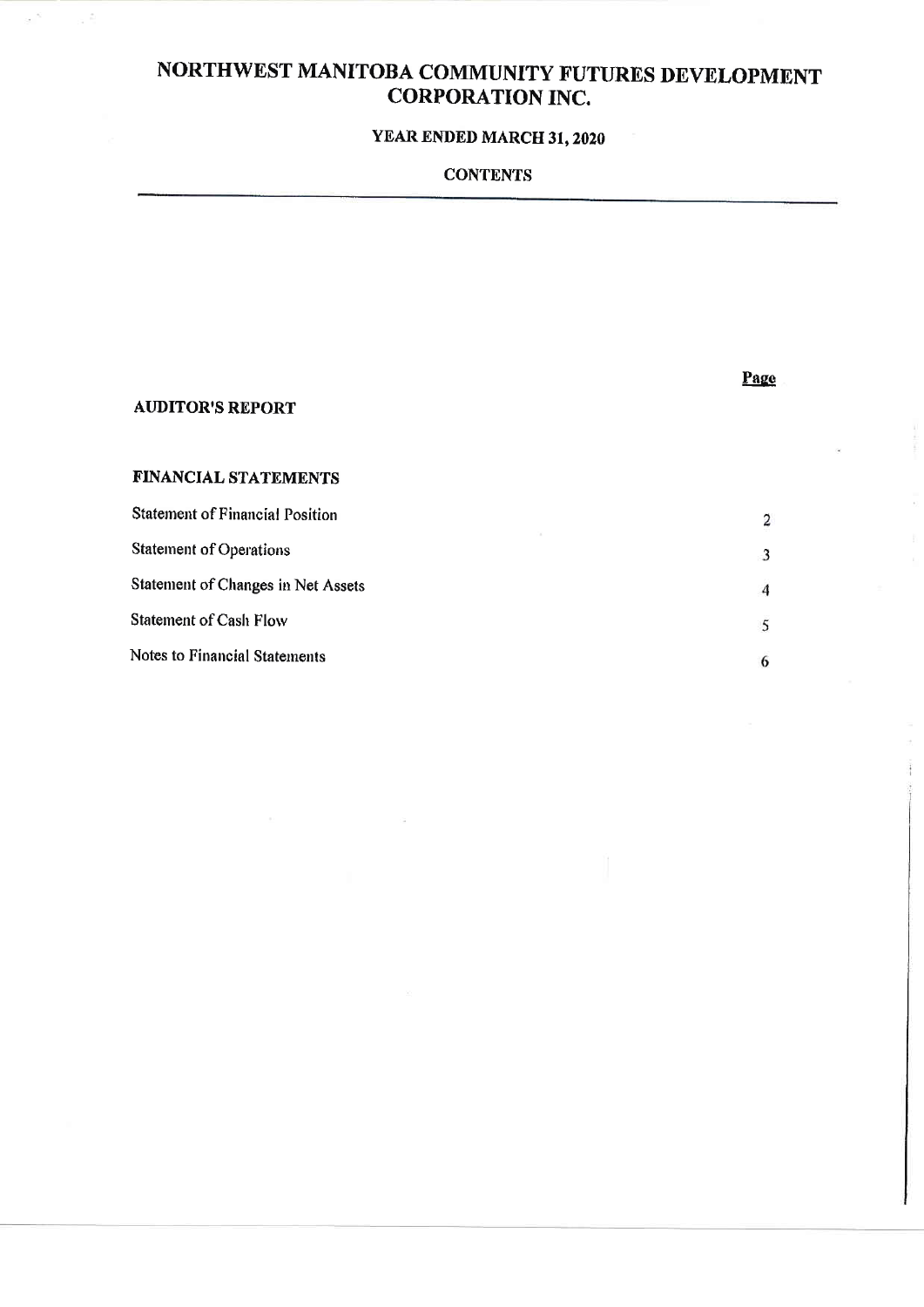#### **INDEPENDENT AUDITOR'S REPORT**

To the Directors of Northwest Manitoba Community Futures Development Corporation Inc.

#### **Report on the Financial Statements**

#### *Opinion*

We have audited the financial statements of Northwest Manitoba Community Futures Development Corporation Inc., which comprise the statement of financial position as at March 31, 2020 and the statements of operations, changes in net assets and cash flows for the year then ended, and notes to the financial statements including a summary of significant accounting policies.

In our opinion, the financial statements present fairly, in all material respects, the financial position of Northwest Manitoba Community Futures Development Corporation Inc. as at March 31, 2020 and its results of its operations and cash flow for the year then ended in accordance with Canadian accounting standards for not-for-profit organizations.

#### **Basis for Opinion**

We conducted our audit in accordance with Canadian generally accepted auditing standards. Our responsibilities under those standards are further described in the Auditor's Responsibilities for the audit of the consolidated financial statements section of our report. We are independent of Northwest Manitoba Community Futures Development Corporation Inc. in accordance with the ethical requirements that are relevant to our audit of the financial statements in Canada, and we have fulfilled our other ethical responsibilities in accordance with these requirements. We believe that the audit evidence we have obtained is sufficient and appropriate to provide a basis for our opinion.

#### Responsibilities of Management and Those Charged with Governance for the Financial Statements

Management is responsible for the preparation and fair presentation of the financial statements in accordance with Canadian accounting standards for not-for-profit organizations, and for such internal control as management determines is necessary to enable the preparation of financial statements that are free from material misstatement, whether due to fraud or error.

In preparing the financial statements, management is responsible for assessing the Northwest Manitoba Community Futures Development Corporation Inc.'s ability to continue as a going concern, disclosing, as applicable, matters related to going concern and using the going concern basis of accounting unless management either intends to liquidate the Northwest Manitoba Community Futures Development Corporation Inc. or to cease operations, or has no realistic alternative but to do so.

Those charged with governance are responsible for overseeing the Northwest Manitoba Community Futures Development Corporation Inc.'s financial reporting process.

#### Auditor's Responsibilities for the Audit of the Financial Statements

Our objectives are to obtain reasonable assurance about whether the financial statements as a whole are free from material misstatement, whether due to fraud or error, and to issue an auditor's report that includes our opinion. Reasonable assurance is a high level of assurance, but is not a guarantee that an audit conducted in accordance with Canadian generally accepted auditing standards will always detect a material misstatement when it exists. Misstatements can arise from fraud or error and are considered material if, individually or in the aggregate, they could reasonably be expected to influence the economic decisions of users taken on the basis of these financial statements.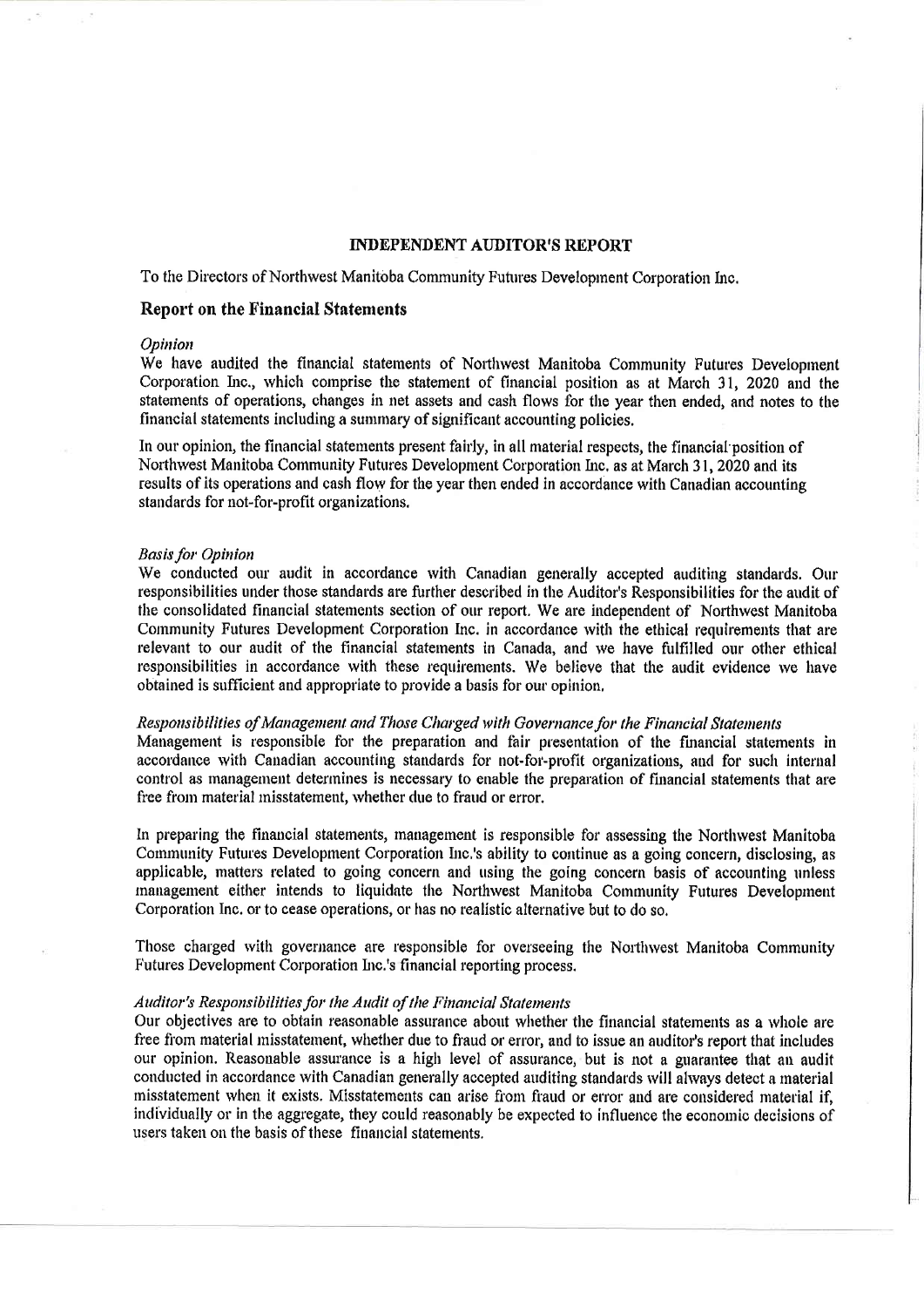As part of an audit in accordance with Canadian auditing standards, we exercise professional judgment and maintain professional skepticism thtoughout the audit. Wo also;

Identify and assess the risks of material misstatement of the financial statements, whether due to fraud or. error, design and perform audit procedures responsive to those risks, and obtain audit evidence that is sufficient and appropriate to provide a basis for our opinion. The risk of not detecting a material misstatement resulting from fraud is higher than for one resulting from error, as fraud may involve collusion, forgery, intentional omissions, misrepresentations, or the override of internal control,

Obtain an understanding of internal control relevant to the audit in order to design audit procedures that are appropriate in the circumstances, but not for the purpose of expressing an opinion on the effectiveness of the Northwest Manitoba Community Futures Development Corporation Inc.'s internal control.

Evaluate the appropriateness of accounting policies used and the reasonableness of accounting estimates and related disclosures made by management.

Conclude on the appropriateness of management's use of the going concern basis of accounting and, based on the audit evidence obtained, whether a material uncertainty exists related to events or conditions that may cast significant doubt on the Northwest Manitoba Community Futures Development Corporation Inc.'s ability to continue as a going concern. If we conclude that a material uncertainty exists, we are required to draw attention in our auditor's report to the related disclosures in the financial statements or, if such disclosures are inadequate, to modify our opinion. Our conclusions are based on the audit evidence obtained up to the date of out auditot's report. Horvever, future events or conditions may cause the Northrvest Manitoba Cornrnunity Futures Developrnent Corporation Inc, to cease to continue as a going concern,

Evaluate the overall presentation, structure and content of the financial statements, including the disclosures, and whether the financial statements represent underlying transactions and events in a manner that achieves fair presentation,

We communicate with those charged with governance regarding, among other matters, the planned scope and timing of the audit and significant audit findings, including any significant deficiencies in internal control that we identify during our audit.

Flin Flon, Manitoba

June25,2020 CHARTERBD PROFESSIONAL ACCOUNTANTS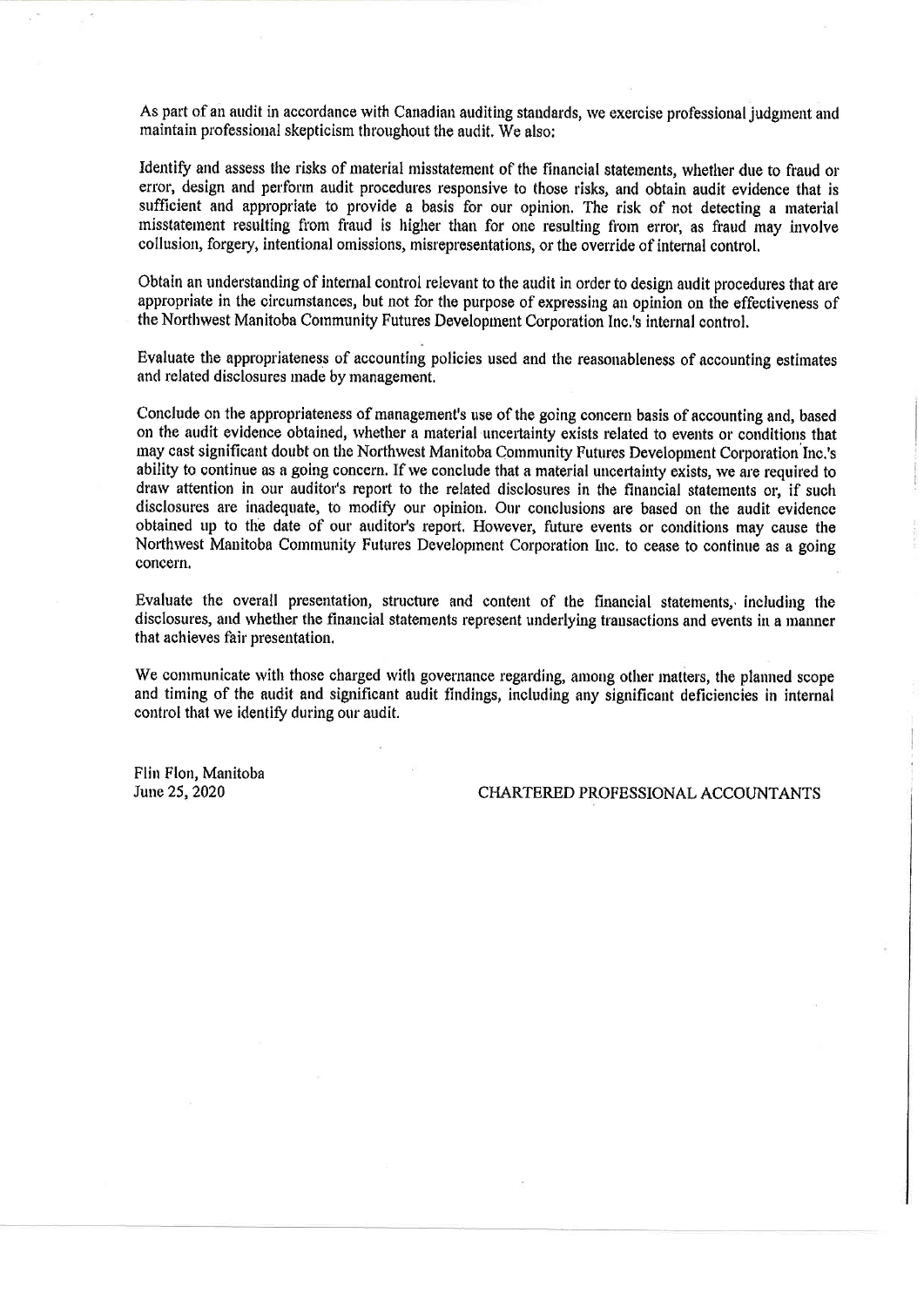|                                           |                                                                                        |                               |                                                     |                                  | Approved by the Board:  |                                                            |
|-------------------------------------------|----------------------------------------------------------------------------------------|-------------------------------|-----------------------------------------------------|----------------------------------|-------------------------|------------------------------------------------------------|
| $\frac{1}{2}$ , 482, 621                  | IJ<br>1,483,859                                                                        | 283, 616                      | 172,651                                             | 164'186                          | 35,795                  |                                                            |
| 1,300,717<br>(1315,461)<br>(185,256)      | $\frac{1,300,717}{(318,787)}$<br>982,930                                               | 283, 616<br>200,000<br>83,616 | 172,651<br>200,000<br>(27,349)                      | (366, 187)<br>534,530<br>172/006 | (3,867)<br>(3.867)<br>J | Unrestricted Funds<br>Restricted Funds                     |
| $\frac{455}{497,365}$<br>13,216<br>28,739 | $\begin{array}{r} 16,923 \\ 28,739 \\ 156,267 \\ \hline 101,929 \\ \hline \end{array}$ |                               |                                                     | 457,267<br>456,267               | 44,662                  | Fund Balances<br>Interfund payable                         |
|                                           |                                                                                        |                               |                                                     | 1,000                            | 28,739<br>15,923        | Current Liabilites<br>Deferred Revenue<br>Procurts payable |
|                                           |                                                                                        |                               | SEONVIVE OND LOW STUITERIT                          |                                  |                         |                                                            |
| 1,482,62                                  | 1,483,859                                                                              | 283,616                       | 172,651                                             | 197,797                          | 35,795                  |                                                            |
| 975,019                                   | 967,607                                                                                |                               |                                                     | 967,607                          | ı                       | Investment loans (Note 6)                                  |
| 507,602                                   | 516,252                                                                                | 283,616                       | 172,651                                             | 24, 190                          | 35, 795                 |                                                            |
|                                           |                                                                                        |                               |                                                     |                                  |                         | Inventory                                                  |
| 455,410                                   | 456,267                                                                                | 283,616                       | 172,651                                             |                                  |                         | Prepaid expenses<br>Interfund receivable                   |
| 48,644<br>3,548                           | 55,235<br>056'5                                                                        | f                             |                                                     |                                  | 4,750                   | Accounts receivable                                        |
|                                           |                                                                                        |                               |                                                     | 24,190                           | 31,045                  | Current assets<br>Bank                                     |
| Total                                     | Total                                                                                  | <b>Fumds</b>                  | <b>Investment</b>                                   | Pung                             | Pund                    |                                                            |
| 2019                                      | 2020                                                                                   | Touth                         | <b>Disabled</b>                                     | Investment                       | Achin                   |                                                            |
|                                           |                                                                                        |                               |                                                     | Ceneral                          | <b>General</b>          |                                                            |
|                                           |                                                                                        |                               | <b>ASSETS</b>                                       |                                  |                         |                                                            |
|                                           |                                                                                        |                               | AS AT MARCH 31, 2020                                |                                  |                         |                                                            |
|                                           |                                                                                        |                               | STATEMENT OF FINANCIAL POSTTICY                     |                                  |                         |                                                            |
|                                           |                                                                                        |                               | MORANTER RESOLUTION LETTERS DEVELOPMENT CORPORATION |                                  |                         |                                                            |

See accompanying notes.

Š  $\tilde{\sigma}$ Ŕ

Director

Director

N

ą.

 $\frac{1}{2}$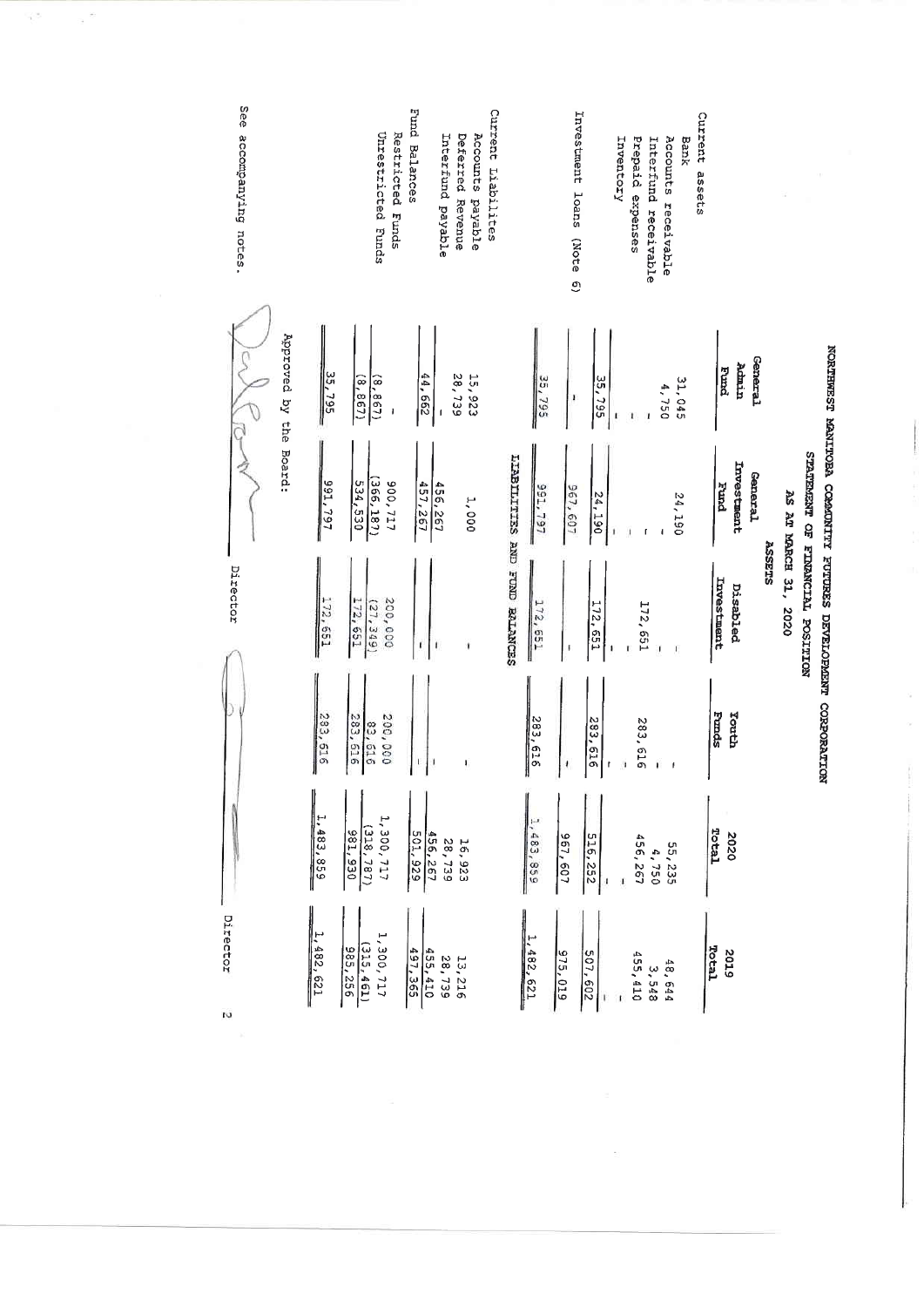#### **STATEMENT OF OPERATIONS** IN GENERAL ADMINISTRATION FUND BALANCE YEAR ENDED MARCH 31, 2020

|                                              | 2020       | 2019             |
|----------------------------------------------|------------|------------------|
| <b>INCOME</b> (Note 4)                       | \$ 378.402 | \$<br>386,959    |
| <b>OPERATING EXPENSES</b>                    |            |                  |
| Advertising and promotion                    |            |                  |
| <b>Bad</b> debts                             | 1,952      | 2,606            |
| Bank charges and interest                    |            | 17,052           |
| Insurance                                    | 642        | 562              |
| Meetings                                     | 2,250      | 1,517            |
| Membership dues                              | 1,014      | 2,254            |
| Miscellaneous Projects                       | 4,220      | 4,784            |
| Office                                       | 337        | 445              |
| Professional fees                            | 10,359     | 15,669           |
| Property taxes                               | 3,500      | 3,019            |
| Regional tourism strategy                    | 3,755      | 3,724            |
| Repairs and maintenance                      | 8,240      | 13,123           |
| Supplies                                     | 5,621      | 7,334            |
| Telecommunications Project                   | 3,324      | 3,386            |
| Telephone                                    | 2,155      | 2,584            |
| Training - board and staff                   | 19,804     | 18,978           |
| Travel - board                               | 1,115      | 1,198            |
|                                              | 4,927      | 12,433           |
| - staff                                      | 30,924     | 15,192           |
| Urban Partnership - Youth                    |            | 83               |
| <b>Utilities</b>                             | 13,019     | 13,585           |
| Vehicle                                      | 1,120      | 2,845            |
| Wages and benefits                           | 259,714    | 261,718          |
|                                              | 377,992    | 404,091          |
| EXCESS OF REVENUE OVER EXPENSES FOR THE YEAR | \$.<br>410 | \$.<br>(17, 132) |

See accompanying notes.

 $\tilde{\chi}^{(1)}$ 

 $\sim$ 

KENDALL & PANDYA, Chartered Professional Accountants

G.

 $\overline{3}$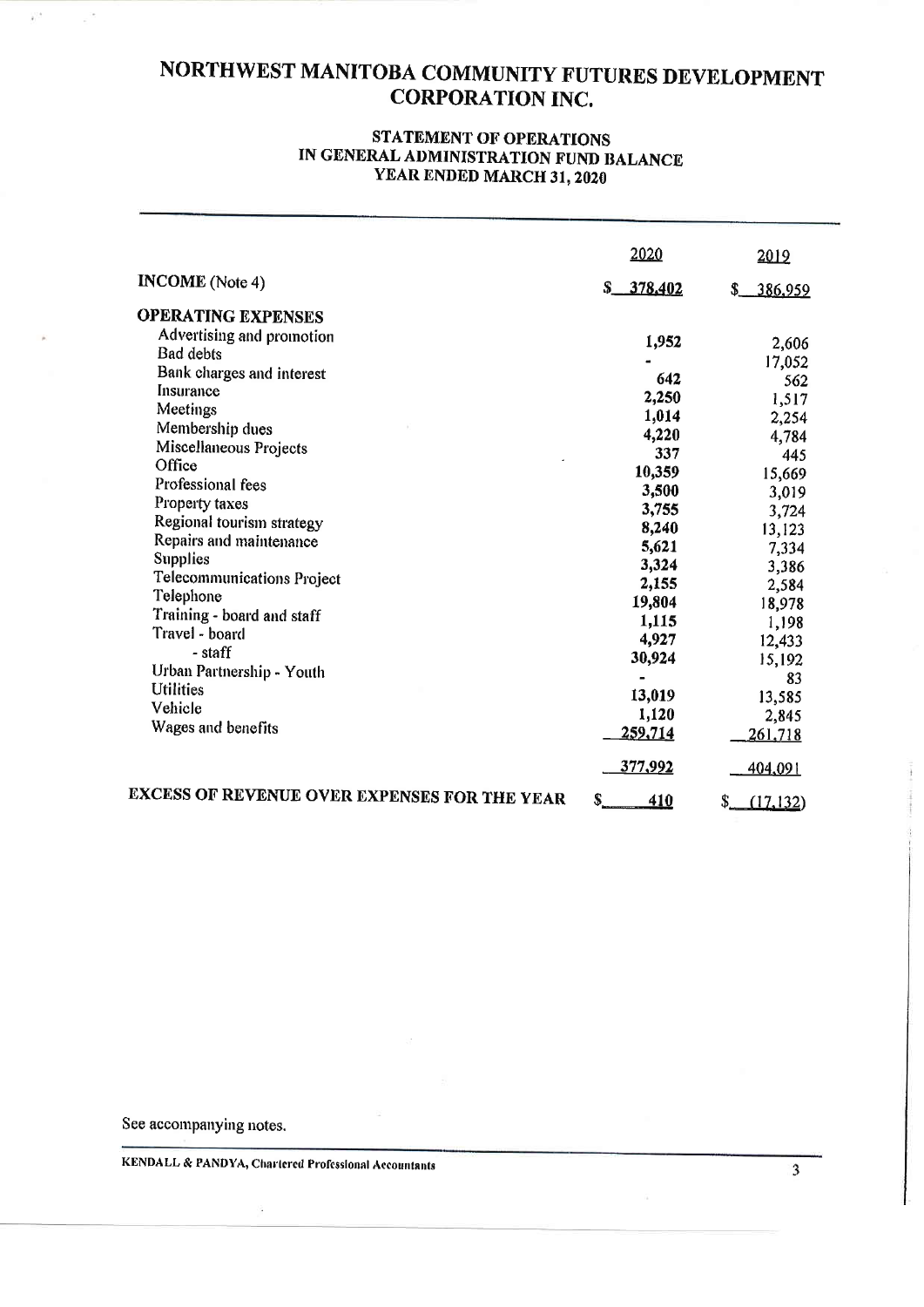### STATEMENT OF OPERATIONS **INVESTMENT FUND** YEAR ENDED MARCH 31, 2020

|                                                                                         | 2020                            | 2019                           |
|-----------------------------------------------------------------------------------------|---------------------------------|--------------------------------|
| <b>INCOME</b>                                                                           |                                 |                                |
| Interest                                                                                | S<br><u>7,588</u>               | ς<br>7,141                     |
| <b>OPERATING EXPENSES</b><br>Bad debts (Note 1)<br>Bank charges and interest            | 10,000                          | 10,000                         |
| <b>Administration - Tea Training</b><br>Interest on long-term debt<br>Professional fees | 85<br>239<br>857<br>1,000       | 72<br>470<br>853<br>L.000      |
| EXCESS OF REVENUE OVER EXPENSES FOR THE YEAR                                            | <u>12,181</u><br>\$.<br>(4.593) | <u>12,395</u><br>S<br>(5, 254) |

See accompanying notes.

**KENDALL & PANDYA, Chartered Professional Accountants**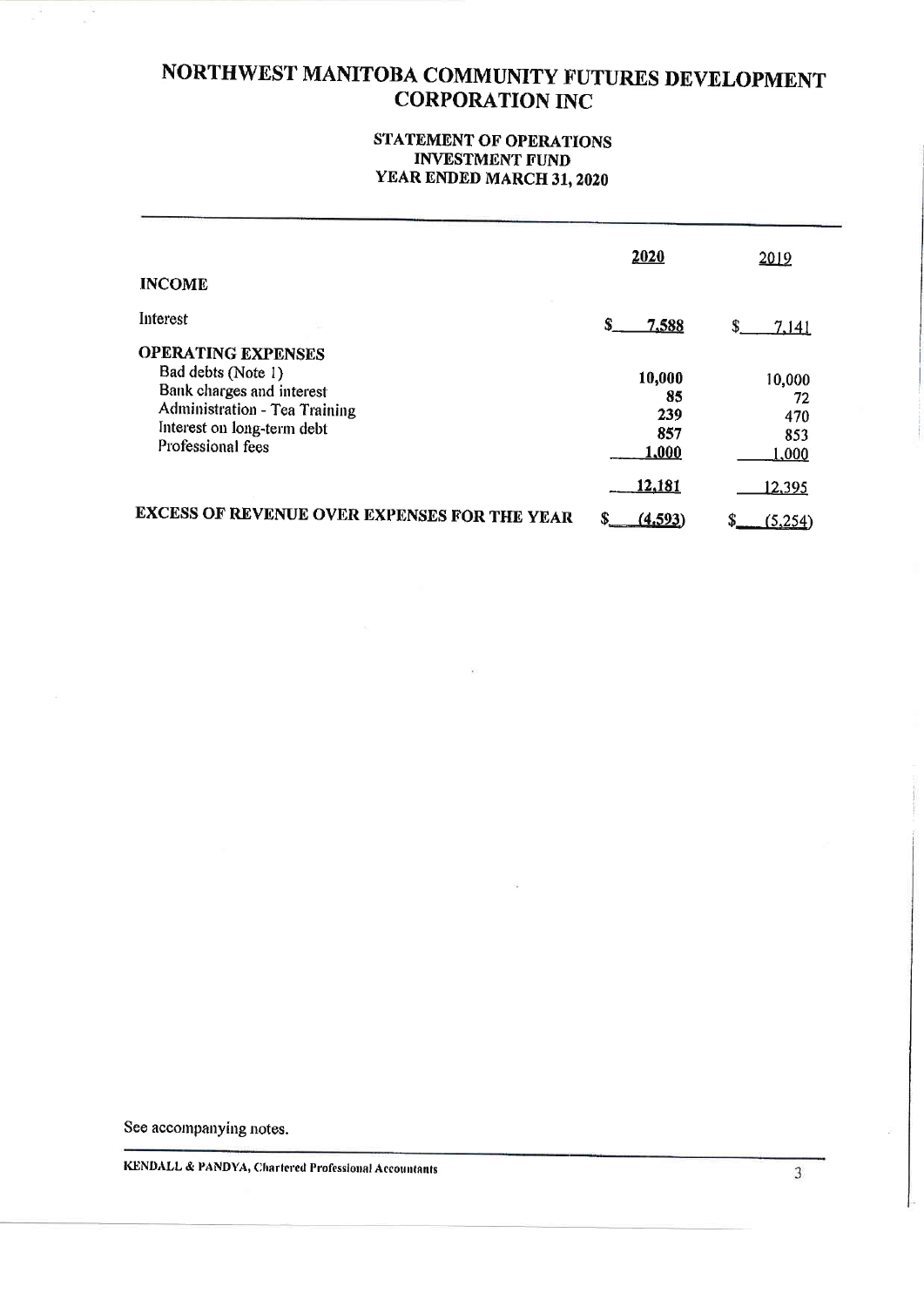### STATEMENT OF CHANGES IN NET ASSETS IN GENERAL ADMINISTRATION FUND BALANCE YEAR ENDED MARCH 31, 2020

|                                                   | 2020          | 2019      |
|---------------------------------------------------|---------------|-----------|
| Unrestricted net assets at beginning of year      | S.<br>(9,277) | 7,855     |
| Add: Excess of revenue over expenses for the year | -410          | (17, 132) |
| UNRESTRICTED NET ASSETS AT END OF YEAR            | (8.867)       |           |

See accompanying notes.

KENDALL & PANDYA, Chartered Professional Accountants

 $\overline{4}$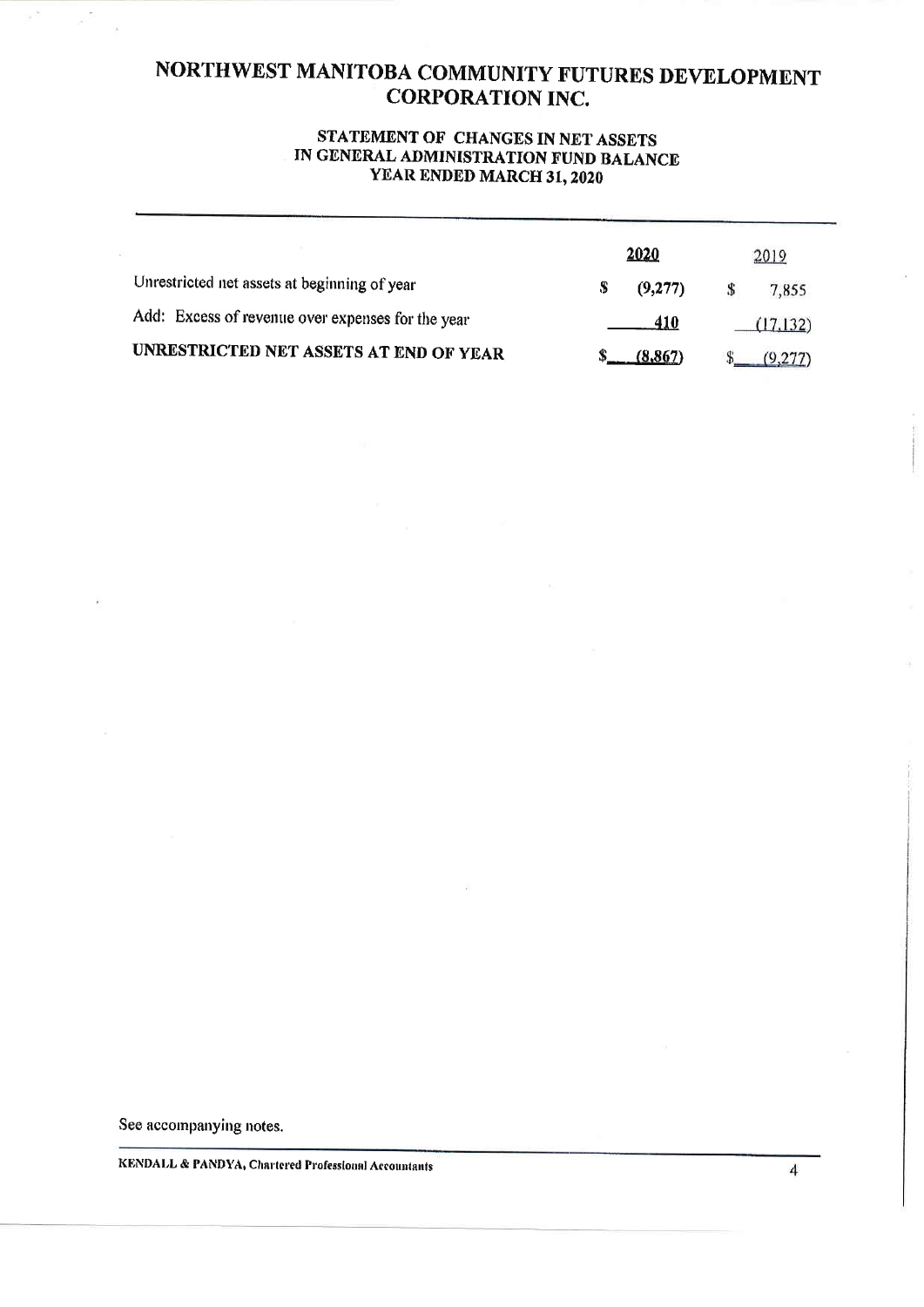### STATEMENT OF CHANGES IN NET ASSETS **INVESTMENT FUND** YEAR ENDED MARCH 31, 2020

|                                               |    | 2020    | 2019          |
|-----------------------------------------------|----|---------|---------------|
| Surplus assets at beginning of year - general | S  | 539,122 | \$<br>544,376 |
| - youth                                       |    | 283,616 | 283,616       |
| - disabled                                    |    | 171,795 | 95,942        |
| Add: Excess of revenue over expenses          |    |         |               |
| for the year - general                        |    | (4,593) | (5,254)       |
| - disabled                                    |    | 857     | <u>75,853</u> |
| UNRESTRICTED NET ASSETS AT END OF YEAR        | S. | 990,797 | 994,533       |

J.

See accompanying notes.

 $\mathcal{L}^{(0)}$ 

 $\hat{\mathcal{C}}^{(n)}$ 

KENDALL & PANDYA, Chartered Professional Accountants

 $\overline{4}$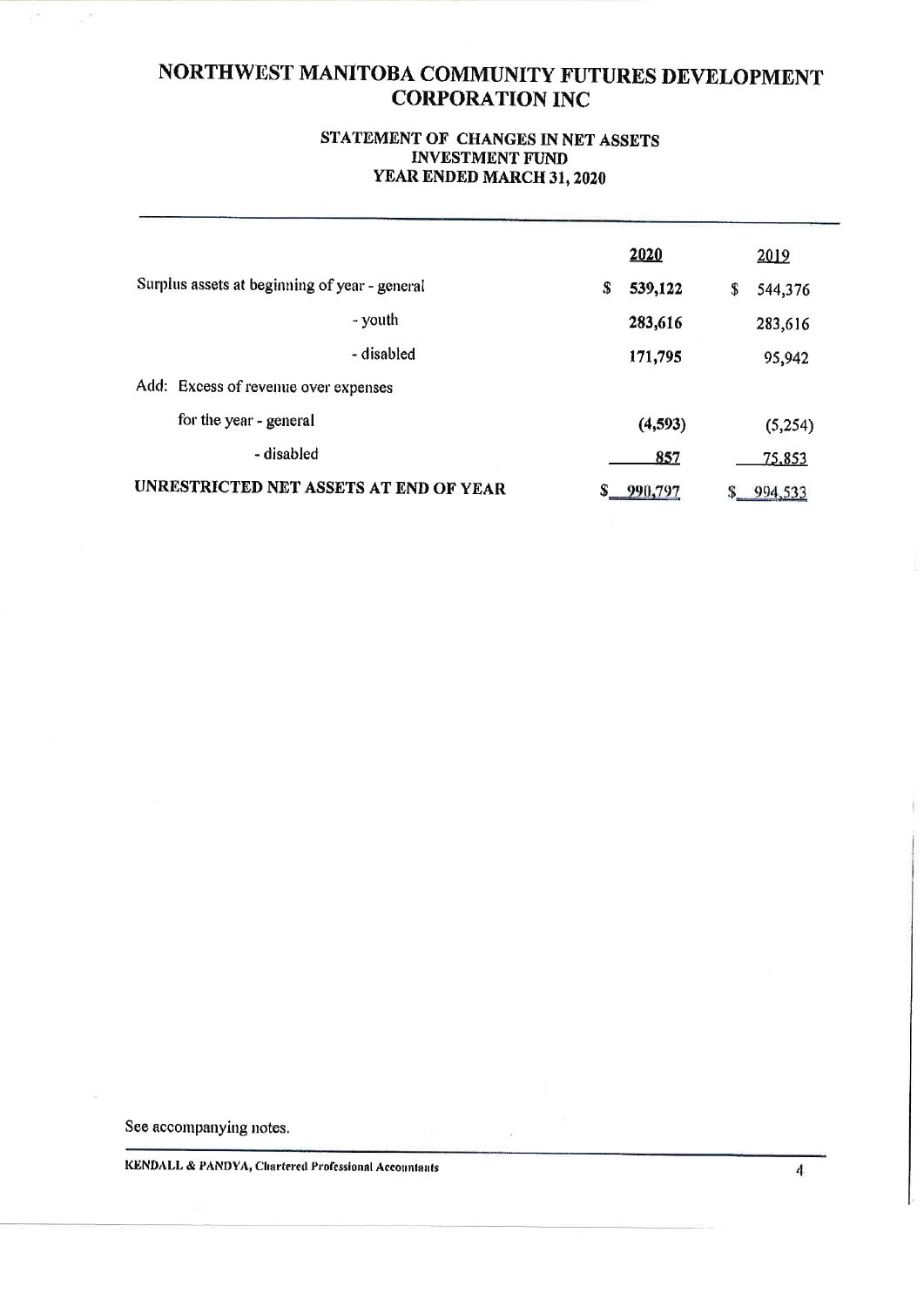#### **STATEMENT OF CASH FLOW**

#### YEAR ENDED MARCH 31, 2020

|                                                                                                                                                 | 2020                       | 2019                                 |
|-------------------------------------------------------------------------------------------------------------------------------------------------|----------------------------|--------------------------------------|
| FUNDS PROVIDED BY (USED IN) OPERATING ACTIVITIES<br>Cash receipts from customers<br>Cash paid to suppliers and employees<br>Other cash received | S<br>377,203<br>(374, 288) | S<br>386,839<br>(416, 846)<br>45,791 |
| Funds provided by operating activities                                                                                                          | <u>2.915</u>               | 15,784                               |
| <b>INCREASE IN FUNDS</b>                                                                                                                        | 2,915                      | 15,784                               |
| Cash and cash equivalents at beginning of year                                                                                                  | 28,130                     | <u>12,346</u>                        |
| CASH AND CASH EQUIVALENTS AT END OF YEAR                                                                                                        | 31,045                     | 28,130                               |

Cash and cash equivalents consist of cash on hand and balances with banks, and investments in money market instruments. Cash and cash equivalents included in the cash flow statement comprise the following balance sheet amounts:

Cash

S 31,045 28,130 \$

See accompanying notes.

**KENDALL & PANDYA, Chartered Professional Accountants**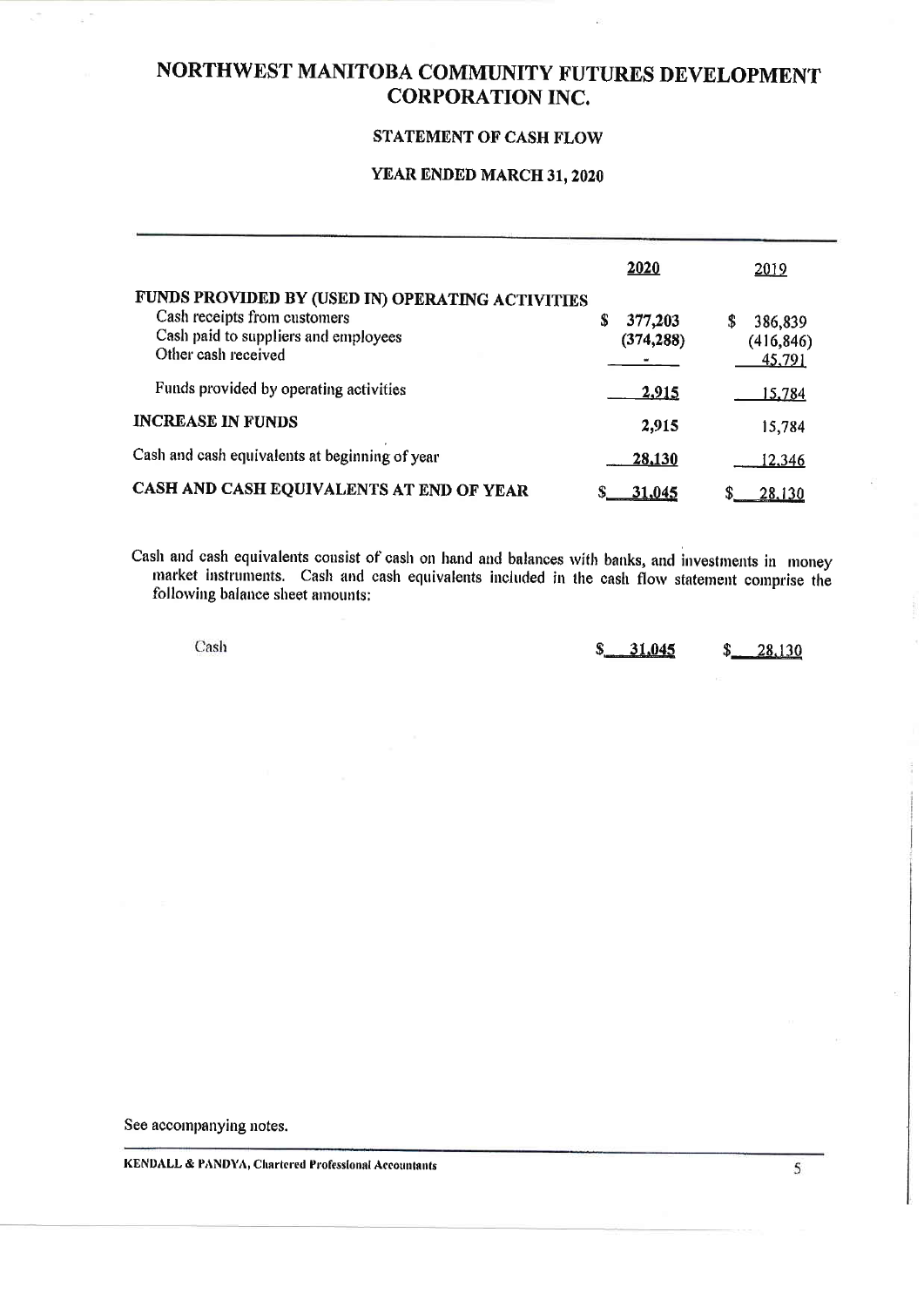#### NOTES TO FINANCIAL STATEMENTS

#### YEAR ENDED MARCH 31, 2020

# 1. PURPOSE OF THE ORGANIZATION

Northwest Manitoba Community Futures Development Corporation is a community based organization that provides loans and financial services to small businesses that are otherwise unable to obtain financing. The organization was formed by amalgamation of two non-profit organizations incorporated without share capital, and accordingly is non-taxable under Sec. 149 (1) (e) of the Income Tax Act.

#### 2. SIGNIFICANT ACCOUNTING POLICIES

#### **FUND ACCOUNTING**

Northwest Manitoba Community Futures Development Corporation follows the restricted method of accounting for contributions.

The General Fund accounts for the organization's operating costs and general revenues. This fund reports unrestricted resources and restricted operating grants.

The Investment Funds report restricted resources that are to be used for assistance to small businesses and entrepreneurs in the form of loans, loan guarantees or equity participation. Loans from the Loan Investment Fund for the Disabled and the Loan Investment Fund for Youth are limited to businesses owned and operated by disabled and youth entrepreneurs respectively. The organization is restricted in the types of loans that can be made according to its agreement with the federal government.

#### **TANGIBLE CAPITAL ASSETS**

Accounting for capital assets is in accordance with assets held by small organizations where by capital assets purchased expensed in the income statement as incurred.

### **REVENUE RECOGNITION**

The organization recognizes its receipts of revenue when received or receivable if the amount to be received can be reasonably estimated and collection if reasonably assured. Investment income is recognized as revenue when earned.

#### FINANCIAL INSTRUMENTS

i. The organization initially measures its financial assets and liabilities at fair value adjusted by, in the use of a financial instrument that will not be measured subsequently at fair value, the amount of transaction costs directly attributable to the instrument.

The organization subsequently measures all its financial assets and liabilities at amortized cost, except for investments in equity instruments that are quoted in an active market, which are measured at fair value. Changes in fair value are recognized in the statements of operations in the period incurred.

Financial assets measured at amortized cost include cash and term deposits.

Financial liabilities measured at amortized cost include accounts payable and accrued liabilities.

#### ii. Impairment

At the end of each reporting period Northwest Manitoba Community Futures Development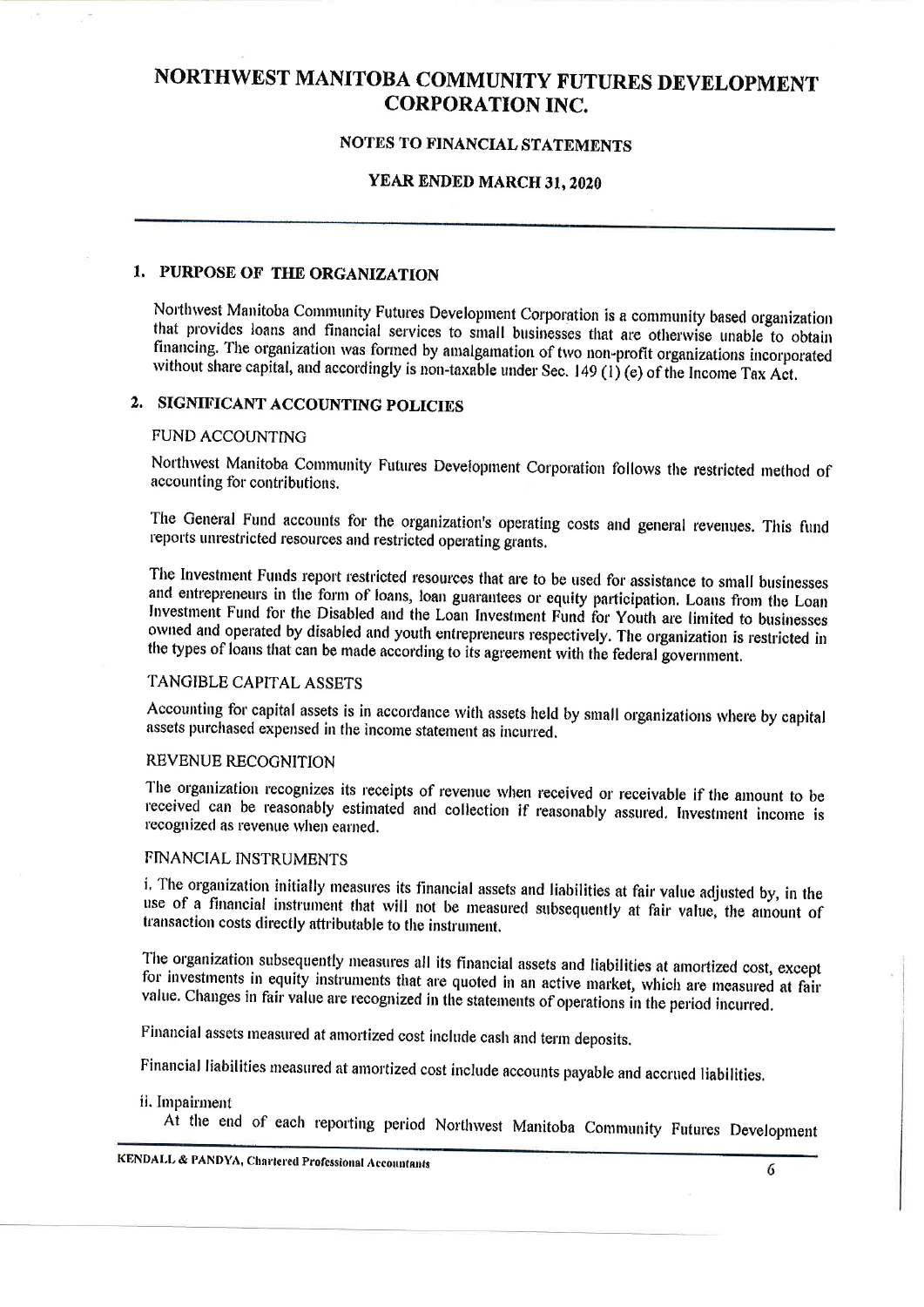#### **NOTES TO FINANCIAL STATEMENTS**

#### YEAR ENDED MARCH 31, 2020

Corporation Inc. assesses whether there are any indications that a financial asset measured at amortized cost may be impaired. Objective evidence of impairment includes observable data that come to the attention of the organization, including but not limited to the following events: significant financial difficulty of the issuer; a breach of contract such as a default or delinquency in interest or principal payments or bankruptcy or other financial reorganization proceedings.

When there is an indication of impairment, the organization determines whether a significant adverse change has occurred during the period in the expected timing or amount of future cash flows from the financial asset.

When the organization identifies a significant adverse change in the expected timing or amount of future cash flows from a financial asset, it reduces the carrying amount of the asset to the highest of the following:

- i) the present value of the cash flow expected to be generated by holding the asset discounted using a current market rate of interest appropriate to the asset,
- ii) the amount that could be realized by selling the asset at the statement of financial position date and
- iii) the amount the organization expects to realize by exercising its rights to any collateral held to secure repayment of the asset net of all necessary to exercise those rights.

The carrying amount of the asset is reduced directly or through the use of an allowance amount. The amount of the reduction is recognized as an impairment loss in the statement of operations.

When the extent of impairment of a previously written-down asset decreases and the decrease can be related to an event occurring after the impairment was recognized, the previously recognized impairment loss is reversed to the extent of the improvement directly or by adjusting the allowance account. The amount of the reversal is recognized in the statements of operations in the period the reversal occurs.

#### **MANAGEMENT ESTIMATES**

The preparation of the financial statements in conformity with Canadian accounting standards for notfor-profit organizations requires management to make estimates and assumptions that affect the reported amounts of assets and liabilities and disclosure of contingent assets and liabilities at the date of the financial statements, and the reported amounts of revenues and expenses during the reporting period. These estimates are reviewed periodically, and, as adjustments become necessary, they are reported in earnings in the period in which they become known.

#### DEFERRED CONTRIBUTIONS

The organization uses the deferral method of accounting whereby restricted contributions related to expenses of future periods are deferred and recognized as revenue in the period in which the related expenses are incurred. Contributions received pretaining to depreciable assets are recorded on the balance sheet as "Deferred contributions" and are amortized using the same method and rate as the plant or equipment funded by the contribution.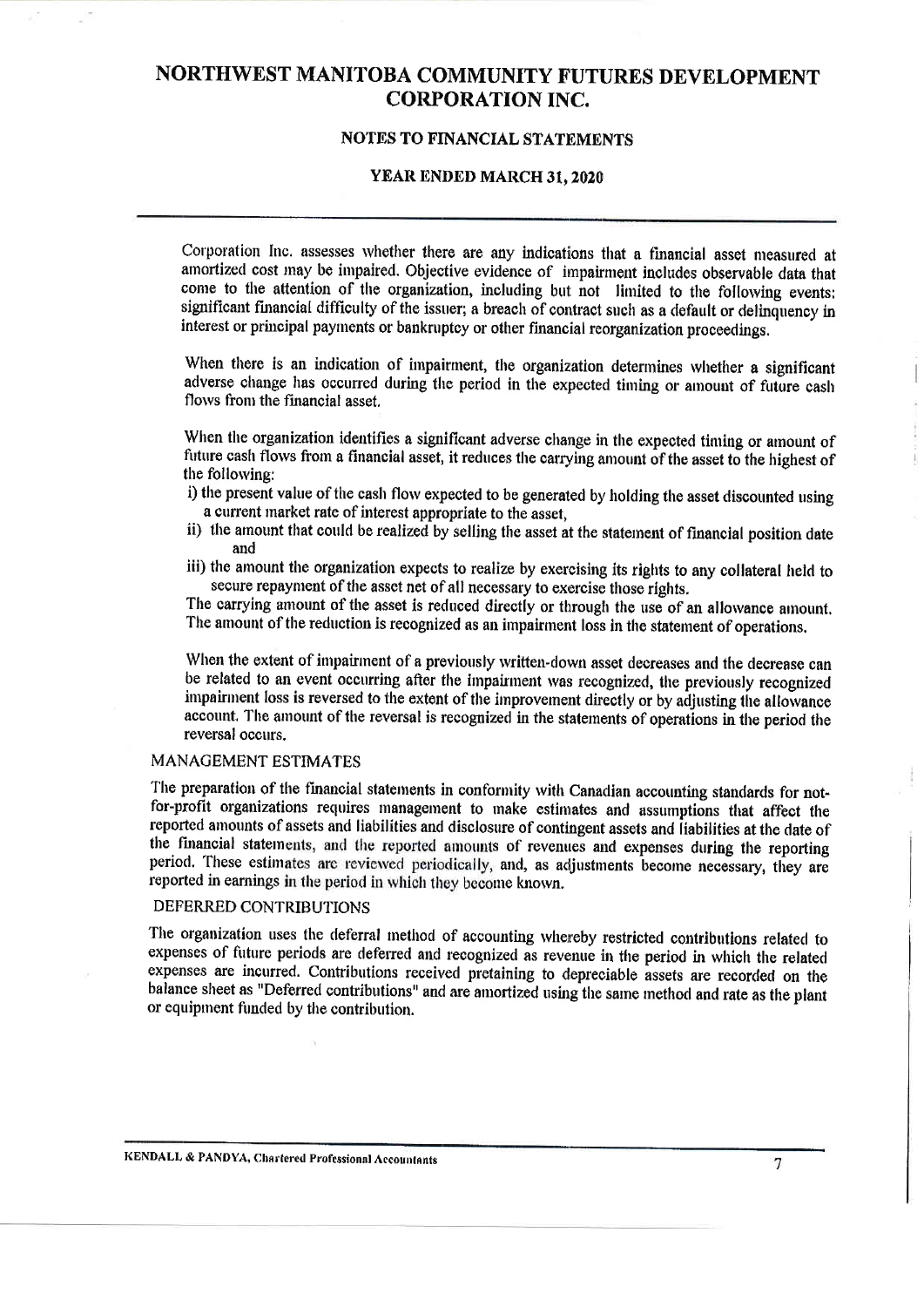### NOTES TO FINANCIAL STATEMENTS

#### YEAR ENDED MARCH 31, 2020

#### 3. PLANT AND EQUIPMENT

The organization has not recorded in the statement of financial position the following tangible capital assets:

|                                                                                                    | 2020                                        | 2019                             |                               |
|----------------------------------------------------------------------------------------------------|---------------------------------------------|----------------------------------|-------------------------------|
| Furniture and equipment<br>Computer hardware<br>Land and building                                  | $\mathbf{s}$<br>116,640<br>88,397<br>56,994 | Ŝ<br>116,640<br>88,397<br>56,994 |                               |
|                                                                                                    | \$262,031                                   | 262,031<br>\$                    |                               |
| <b>INCOME</b><br>4.                                                                                |                                             |                                  |                               |
|                                                                                                    |                                             | 2020                             | 2019                          |
| Grant - Western Economic Diversification<br>CF Program<br>Manitoba Education and Training<br>Other |                                             | S<br>344,871<br>32,420<br>1,111  | \$<br>344,871<br>42,088<br>u, |
|                                                                                                    |                                             | \$_378,402                       | \$ 386,959                    |
| 5.<br><b>INVESTMENT LOANS</b>                                                                      |                                             |                                  |                               |
|                                                                                                    |                                             | 2020                             | 2019                          |
| - principal<br>- equity                                                                            |                                             | S<br>872,838<br>134,769          | \$<br>870,250<br>134,769      |
| Less doubtful investments                                                                          |                                             | 1,007,607<br>40,000              | 1,005,019<br>30,000           |
|                                                                                                    |                                             | \$ 967,607                       | \$<br>975,019                 |

The majority of loans are currently non-performing loans, \$40,000 has been set-up as an allowance for uncollectibles. Management feels that the remaining loans will be collectible, as collection proceedings have commenced.

### 6. ECONOMIC DEPENDENCE

5.

The organization derives 99.71% of its revenues from the Western Economic Diversification and Province of Manitoba Training Program (2018 - 100.00%).